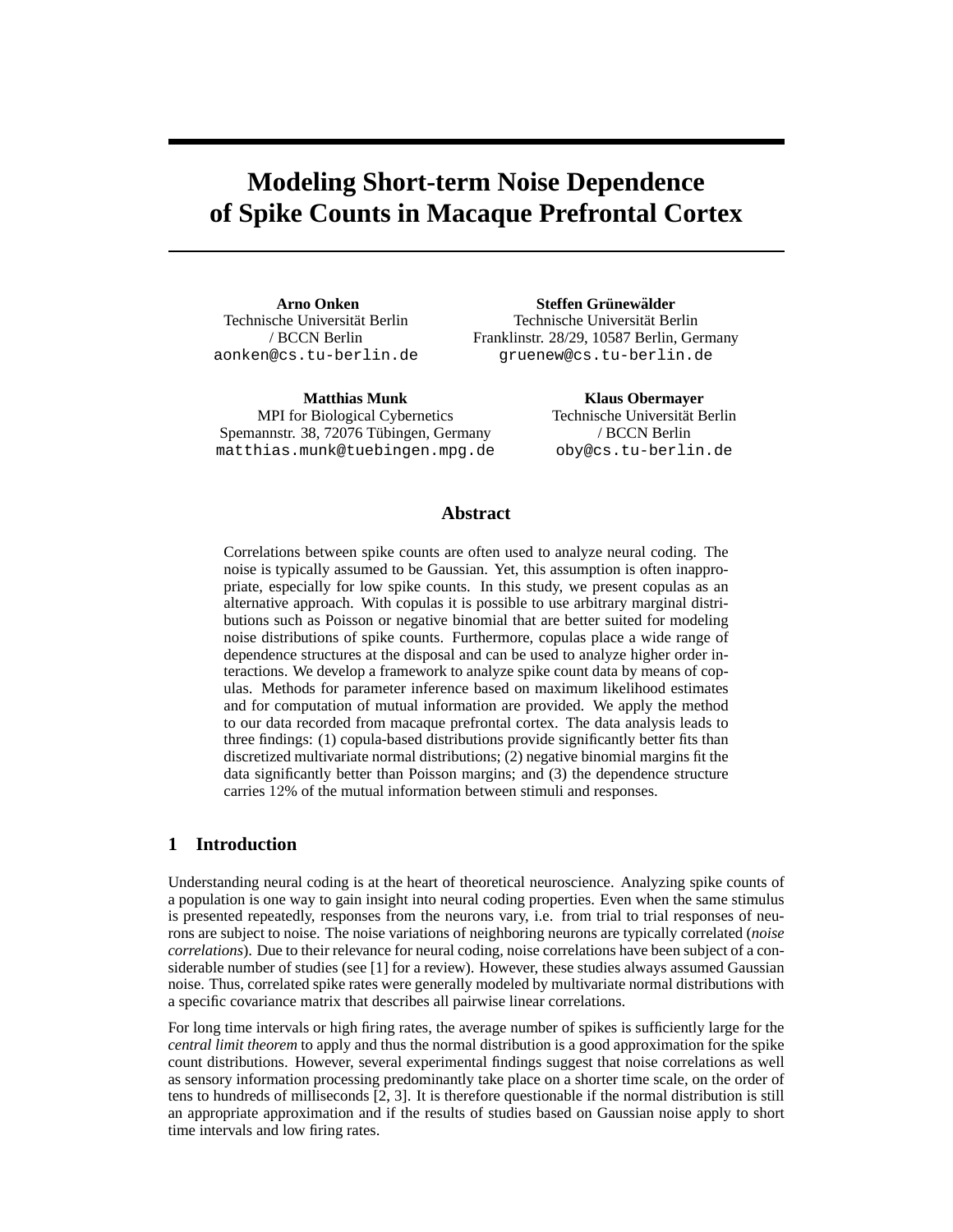

Figure 1: (**a**): Recording of correlated spike trains from two neurons and conversion to spike counts. (**b**): The distributions of the spike counts of a neuron pair from the data described in Section 4 for 100 ms time bins. Dark squares represent a high number of occurrences of corresponding pairs of spike counts. One can see that the spike counts are correlated since the ratios are high near the diagonal. The distributions of the individual spike counts are plotted below and left of the axes. (**c**): Density of a fit with a bivariate normal distribution. (**d**): Distribution of a fit with negative binomial margins coupled with the Clayton copula.

This is due to several major drawbacks of the multivariate normal distribution: (1) Its margins are continuous with a symmetric shape, whereas empirical distributions of real spike counts tend to have a positive skew, i.e. the mass of the distribution is concentrated at the left of its mode. Moreover, the normal distribution allows negative values which are not meaningful for spike counts. Especially for low rates, this can become a major issue, since the probability of negative values will be high. (2) The dependence structure of a multivariate normal distribution is always elliptical, whereas spike counts of short time bins can have a bulb-shaped dependence structure (see Fig. 1**b**). (3) The multivariate normal distribution does not allow higher order correlations of its elements. Instead, only pairwise correlations can be modeled. It was shown that pairwise interactions are sufficient for retinal ganglion cells and cortex cells *in vitro* [4]. However, there is evidence that they are insufficient for subsequent cortex areas *in vivo* [5]. We will show that our data recorded in prefrontal cortex suggest that higher order interactions (which involve more than two neurons) do play an important role in the prefrontal cortex as well.

In this paper, we present a method that addresses the above shortcomings of the multivariate normal distribution. We apply *copulas* [6] to form multivariate distributions with a rich set of dependence structures and discrete marginal distributions, including the Poisson distribution. Copulas were previously applied to model the distribution of continuous first-spike-latencies [7]. Here we apply this concept to spike counts.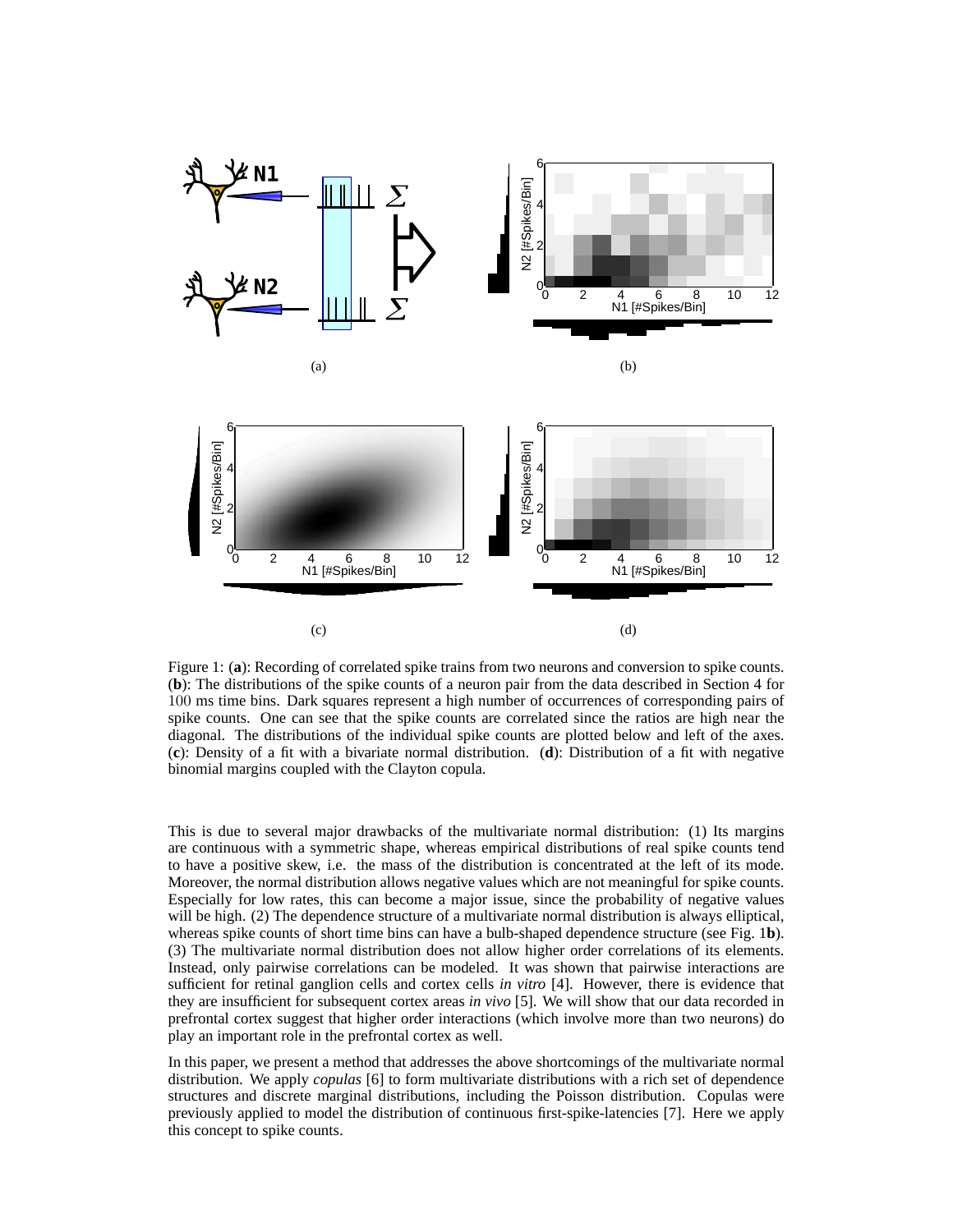# **2 Copulas**

We give an informal introduction to copulas and apply the concept to a pair of neurons from our data which are described and fully analyzed in Section 4. Formal details of copulas follow in Section 3.2.

A copula is a cumulative distribution function that can couple arbitrary marginal distributions. There are many families of copulas, each with a different dependence structure. Some families have an elliptical dependence structure, similar to the multivariate normal distribution. However, it is also possible to use completely different dependence structures which are more appropriate for the data at hand.

As an example, consider the modeling of spike count dependencies of two neurons (Fig. 1). Spike trains are recorded from the neurons and transformed to spike counts (Fig. 1**a**). Counting leads to a bivariate empirical distribution (Fig. 1**b**). The distribution of the counts depends on the length of the time bin that is used to count the spikes, here 100 ms. In the case considered, the correlation at low counts is higher than at high counts. This is called *lower tail dependence*.

The density of a typical population model based on the multivariate normal (MVN) distribution is shown in Fig. 1**c**. Here, we did not discretize the distribution since the standard approach to investigate noise correlations also uses the continuous distribution [1]. The mean and covariance matrix of the MVN distribution correspond to the sample mean and the sample covariances of the empirical distribution. Yet, the dependence structure does not reflect the true dependence structure of the counts. But the spike count probabilities for a copula-based distribution (Fig. 1**d**) correspond well to the empirical distribution in Fig. 1**b**.

The modeling of spike count data with the help of a copula is done in three steps: (1) A marginal distribution, e.g. a Poisson or a negative binomial distribution is chosen, based on the spike count distribution of the individual neurons. (2) The counts are transformed to probabilities using the cumulative distribution function of the marginal distribution. (3) The probabilities and thereby the cumulative marginal distributions are coupled with the help of a so-called copula function. As an example, consider the Clayton copula family [6]. For two variables the copula is given by

$$
C(p_1, p_2, \alpha) = \frac{1}{\sqrt[\alpha]{\max\{\frac{1}{p_1^{\alpha}} + \frac{1}{p_2^{\alpha}} - 1, 0\}}},
$$

where  $p_i$  denotes the probability of the spike count  $X_i$  of the i<sup>th</sup> neuron being lower or equal to  $r_i$  (i.e.  $p_i = P(X_i \leq r_i)$ ). Note that there are generalizations to more than two margins (see Section 3.2). The function  $C(p_1, p_2, \alpha)$  generates a joint cumulative distribution function by coupling the margins and thereby introduces correlations of second and higher order between the spike count variables. The ratio of the joint probability that corresponds to statistically independent spike counts  $P(X_1 \le r_1, X_2 \le r_2) = p_1 p_2$  and the dependence introduced by the Clayton copula (for  $\frac{1}{p_1^{\alpha}} + \frac{1}{p_2^{\epsilon}}$  $\frac{1}{p_2^{\alpha}} - 1 \ge 0$ ) is given by

$$
\frac{p_1p_2}{C(p_1, p_2, \alpha)} = p_1p_2 \sqrt{\frac{1}{p_1^{\alpha}} + \frac{1}{p_2^{\alpha}} - 1} = \sqrt[\alpha]{p_1^{\alpha} + p_2^{\alpha} - p_1^{\alpha}p_2^{\alpha}}.
$$

Suppose that  $\alpha$  is positive. Since  $p_i \in [0, 1]$  the deviation from the ratio 1 will be larger for small probabilities. Thus, the copula generates correlations whose strengths depend on the magnitude of the probabilities. The probability mass function (Fig. 1**d**) can then be calculated from the cumulative probability using the difference scheme as described in Section 3.4. Care must be taken whenever copulas are applied to form discrete distributions: while for continuous distributions typical measures of dependence are determined by the copula function  $C$  only, these measures are affected by the shape of the marginal distributions in the discrete case [8].

## **3 Parametric spike count models and model selection procedure**

We will now describe the formal aspects of the multivariate normal distribution on the one hand and copula-based models as the proposed alternative on the other hand, both in terms of their application to spike counts.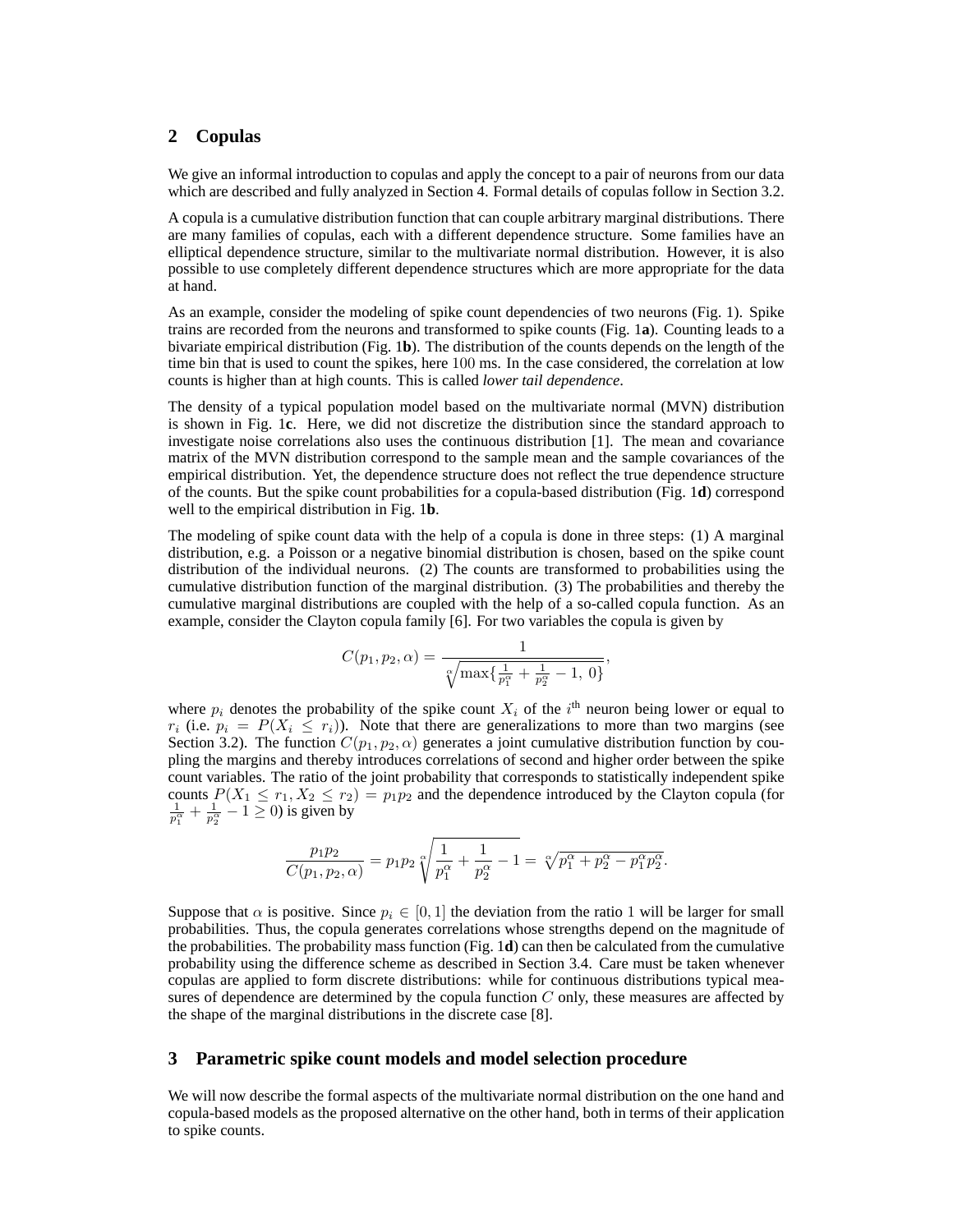#### **3.1 The discretized multivariate normal distribution**

The MVN distribution is continuous and needs to be discretized (and rectified) before it can be applied to spike count data (which are discrete and non-negative). The cumulative distribution function (cdf) of the spike count vector  $\vec{X}$  is then given by

$$
F_{\vec{X}}(r_1,\ldots,r_d) = \begin{cases} \Phi_{\mu,\Sigma}([r_1],\ldots,[r_d]), & \text{if } \forall i \in \{1,\ldots,d\} : r_i \ge 0\\ 0, & \text{otherwise} \end{cases}
$$

where  $\vert . \vert$  denotes the floor operation for the discretization,  $\Phi_{\mu, \Sigma}$  denotes the cdf of the MVN distribution with mean  $\mu$  and correlation matrix  $\Sigma$ , and d denotes the dimension of the multivariate distribution and corresponds to the number of neurons that are modeled. Note that  $\mu$  is no longer the mean of  $\overline{X}$ . The mean is shifted to greater values as  $\Phi_{\mu,\Sigma}$  is rectified (negative values are cut off). This deviation grows with the dimension d. According to the *central limit theorem*, the distribution of spike counts approaches the MVN distribution only for large counts.

#### **3.2 Copula-based models**

Formally, a copula  $C$  is a cdf with uniform margins. It can be used to couple marginal cdf's  $F_{X_1}, \ldots, F_{X_d}$  to form a joint cdf  $F_{\vec{X}}$ , such that

$$
F_{\vec{X}}(r_1,\ldots,r_d) = C(F_{X_1}(r_1),\ldots,F_{X_d}(r_d))
$$

holds [6]. There are many families of copulas with different dependence shapes and different numbers of parameters, e.g. the multivariate Clayton copula family with a scalar parameter  $\alpha$ :

$$
C_\alpha(\vec u) = \left(\max\left\{1-d+\sum_{i=1}^d u_i^{-\alpha},\,0\right\}\right)^{-1/\alpha}
$$

.

Thus, for a given realization  $\vec{r}$ , which can represent the counts of two neurons, we can set  $u_i =$  $F_{X_i}(r_i)$  and  $F_X(\vec{r}) = C_\alpha(\vec{u})$ , where  $F_{X_i}$  can be arbitrary univariate cdf's. Thereby, we can generate a multivariate distribution with specific margins  $F_{X_i}$  and a dependence structure determined by C. In the case of discrete marginal distributions, however, typical measures of dependence, such as the linear correlation coefficient or Kendall's  $\tau$  are effected by the shape of these margins [8]. Note that  $\alpha$  does not only control the strength of pairwise interactions but also the degree of higher order interactions.

Another copula family is the Farlie-Gumbel-Morgenstern (FGM) copula [6]. It is special in that it has  $2^d - d - 1$  parameters that individually determine the pairwise and higher order interactions. Its cdf takes the form

$$
C_{\vec{\alpha}}(\vec{u}) = \left(1 + \sum_{k=2}^{d} \sum_{1 \leq j_1 < \dots < j_k \leq d} \alpha_{j_1 j_2 \dots j_k} \prod_{i=1}^{k} (1 - u_{j_i})\right) \prod_{i=1}^{d} u_i
$$

subject to the constraints

$$
1 + \sum_{k=2}^{d} \sum_{1 \leq j_1 < \dots < j_k \leq d} \alpha_{j_1 j_2 \dots j_k} \prod_{i=1}^{k} \varepsilon_{j_i} \geq 0, \quad \varepsilon_1, \varepsilon_2, \dots \varepsilon_d \in \{-1, 1\}.
$$

We only have pairwise interactions if we set all but the first  $\binom{d}{2}$  parameters to zero. Hence, we can easily investigate the impact of higher order interactions on the model fit. Due to the constraints for  $\alpha$ , the correlations that the FGM copula can model are small in terms of their absolute value. Nevertheless, this is not an issue for modeling noise dependencies of spike counts of a small number of neurons, since the noise correlations that are found experimentally are typically small (see e.g. [2]).

#### **3.3 Marginal distributions**

Copulas allow us to have different marginal distributions. Typically, the Poisson distribution is a good approximation to spike count variations of single neurons [9]. For this distribution the cdf's of the margins take the form

$$
F_{X_i}(r; \lambda_i) = \sum_{k=0}^{\lfloor r \rfloor} \frac{\lambda_i^k}{k!} e^{-\lambda_i},
$$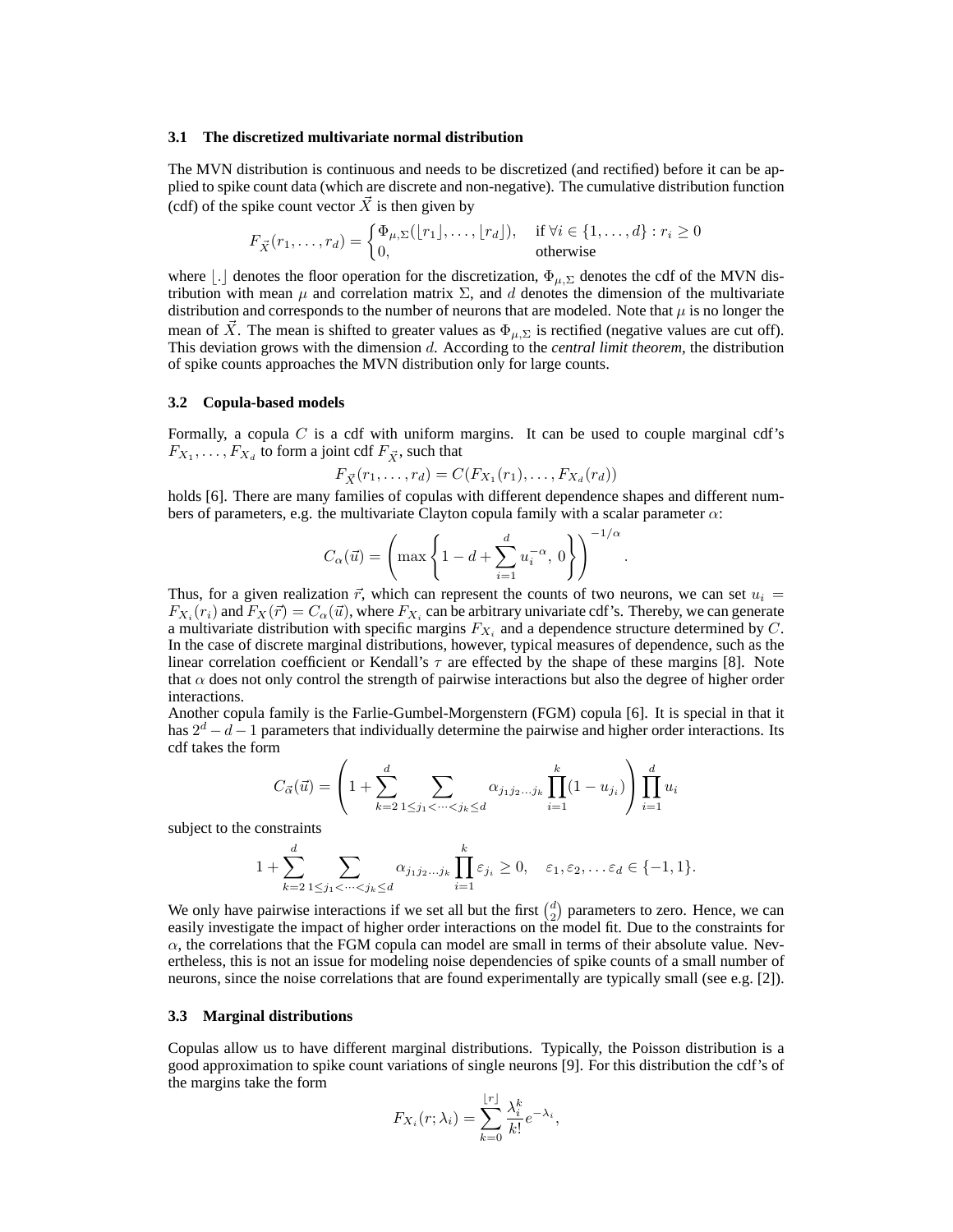where  $\lambda_i$  is the mean spike count of neuron i for a given bin size. We will also use the negative binomial distribution as a generalization of the Poisson distribution:

$$
F_{X_i}(r; \lambda_i, v_i) = \sum_{k=0}^{\lfloor r \rfloor} \frac{\lambda_i^k}{k!} \frac{1}{(1 + \frac{\lambda_i}{v_i})^{v_i}} \frac{\Gamma(v_i + k)}{\Gamma(v_i)(v_i + \lambda_i)^k},
$$

where  $\Gamma$  is the gamma function. The additional parameter  $v_i$  controls the degree of overdispersion: the smaller the value of  $v_i$ , the greater the Fano factor. As  $v_i$  approaches infinity, the negative binomial distribution converges to the Poisson distribution.

#### **3.4 Inference for copulas and discrete margins**

Likelihoods of discrete vectors can be computed by applying the inclusion-exclusion principle of Poincaré and Sylvester. For this purpose we define the sets  $A = \{X_1 \le r_1, \ldots, X_d \le r_d\}$  and  $A_i = \{X_1 \leq r_1, \ldots, X_d \leq r_d, X_i \leq r_i - 1\}, i \in \{1, \ldots, d\}$ . The probability of a realization  $\vec{r}$  is given by

$$
P_{\vec{X}}(\vec{r}) = P\left(A \setminus \bigcup_{i=1}^{d} A_i\right) = P(A) - \sum_{k=1}^{d} (-1)^{k-1} \sum_{\substack{I \subseteq \{1,\ldots,d\}, \\ |I| = k}} P\left(\bigcap_{i \in I} A_i\right)
$$

$$
= F_{\vec{X}}(\vec{r}) - \sum_{k=1}^{d} (-1)^{k-1} \sum_{\substack{\vec{n} \in \{0,1\}^d, \\ \sum m_i = k}} F_{\vec{X}}(r_1 - m_1, \ldots, r_d - m_d). \tag{1}
$$

Thus, we can compute the probability mass of a realization  $\vec{r}$  using only the cdf of  $\vec{X}$ . Since copulas separate the margins from the dependence structure, an efficient inference procedure is feasible. Let

$$
l_i(\theta_i) = \sum_{t=1}^T \log P_{X_i}(r_{i,t}; \theta_i), \quad i = 1, \dots, d
$$

denote the univariate margins of log likelihoods. Note that we assume independent time bins. Further, let

$$
l(\vec{\alpha}, \theta_1, \dots, \theta_d) = \sum_{t=1}^T \log P_{\vec{X}}(\vec{r_t}; \vec{\alpha}, \theta_1, \dots, \theta_d)
$$

be the log likelihood of the joint distribution, where  $\vec{\alpha}$  denotes the parameter of the copula. The socalled *inference for margins*(IFM) method proceeds in two steps [10]. First, the marginal likelihoods are maximized separately:

$$
\widehat{\theta_i} = \underset{\theta_i}{\operatorname{argmax}} \{ l_i(\theta_i) \}.
$$

Then, the full likelihood is maximized given the estimated margin parameters:

$$
\widehat{\vec{\alpha}} = \underset{\vec{\alpha}}{\operatorname{argmax}} \{ l(\vec{\alpha}, \hat{\theta_1}, \dots, \hat{\theta_d}) \}.
$$

The estimator is asymptotically efficient and close to the maximum likelihood estimator [10].

#### **3.5 Estimation of mutual information**

The mutual information [11] of dependent spike counts  $\vec{X}$  is a measure of the information that knowing the neural response  $\vec{r}$  provides about the stimulus. It can be written as

$$
I(\vec{X};S) = \sum_{s \in M_S} P_S(s) \sum_{\vec{r} \in \mathbb{N}^d} P_{\vec{X}}(\vec{r}|s) \left( \log_2 \left( P_{\vec{X}}(\vec{r}|s) \right) - \log_2 \left( \sum_{s' \in M_S} P_S(s') P_{\vec{X}}(\vec{r}|s') \right) \right)
$$

. . . **.** 

where S is the stimulus random variable,  $M<sub>S</sub>$  is the set of stimuli, and  $P<sub>S</sub>$  is the probability mass function for the stimuli. The likelihood  $P_{\vec{X}}(\vec{r}|s)$  of  $\vec{r}$  given s can be calculated using Equation 1. Thereby,  $I(\vec{X}; S)$  can be estimated by the Monte Carlo method.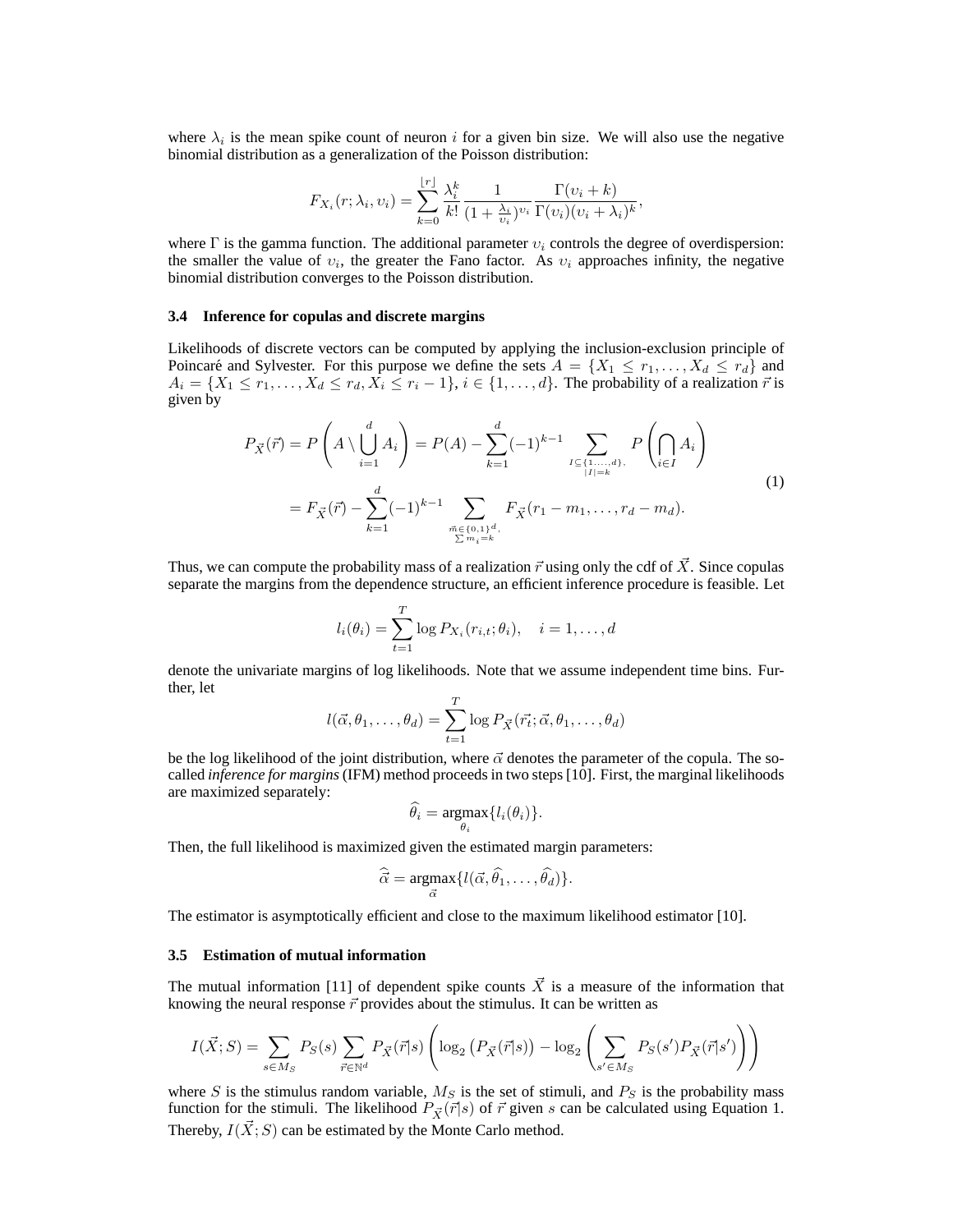# **4 Application to multi-electrode recordings**

We now apply our parametric count models to the analysis of spike data, which we recorded from the prefrontal cortex of an awake behaving macaque, using a  $4 \times 4$  tetrode array.

**Experimental setup.** Activity was recorded while the monkey performed a visual match-tosample-task. The task involved matching of 20 visual stimuli (fruits and vegetables) that were presented for approximately 650 ms each. After an initial presentation ("sample") a test stimulus ("test") was presented with a delay of 3 seconds and the monkey had to decide by differential button press whether both stimuli were the same or not. Correct responses were rewarded. Match and non-match trials were randomly presented with an equal probability.

We recorded from the lateral prefrontal cortex in a  $2 \times 2$  mm<sup>2</sup> area around the ventral bank of the principal sulcus. Recordings were performed simultaneously from up to 16 adjacent sites with an array of individually movable fiber micro-tetrodes (manufactured by Thomas Recording). Data were sampled at 32 kHz and bandpass filtered between 0.5 kHz and 10 kHz. Recording positions of individual electrodes were chosen to maximize the recorded activity and the signal quality.

The recorded data were processed by a PCA based spike sorting method. The method provides automatic cluster cutting which was manually corrected by subsequent cluster merging if indicated by quantitative criteria such as the ISI-histograms or amplitude stability.

**Data set.** To select neurons with stimulus specific responses, we calculated spike counts from their spike trains. No neuron was accepted in the dependence analysis that shifted its mean firing rate averaged over the time interval of the sample stimulus presentation by less than 6.5 Hz compared to the pre-stimulus interval. A total of six neurons fulfilled this criterion (each recorded from a different tetrode). With this criterion we can assume that the selected neurons are indeed related to processing of the stimulus information.

Spike trains were separated into 80 groups, one for each of the 20 different stimuli and the four trial intervals: pre-stimulus, sample stimulus presentation, delay, and test stimulus presentation. Afterwards, the trains were binned into successive 100 ms intervals and converted to six-dimensional spike counts for each bin. Due to the different interval lengths, total sample sizes of the groups were between 224 and 1793 count vectors. A representative example of the empirical distribution of a pair of these counts from the stimulus presentation interval is presented in Fig. 1**b**.

**Model fitting.** The discretized MVN distribution as well as several copula-based distributions were fitted to the data. For each of the 80 groups we selected randomly 50 count vectors (test set) for obtaining an unbiased estimate of the likelihoods. We trained the model on the remainder of each group (training set).

A commonly applied criterion for model selection is maximum entropy [4]. This criterion selects a certain model with minimal complexity subject to given constraints. It thereby performs regularization which is supposed to prevent overfitting. Copulas on the other hand typically increase the complexity of the model and thus decrease the entropy. However, our evaluation takes place on a separate test set and hence takes overfitting into account.

Parameter inference for the discretized MVN distribution (see Section 3.1) was performed by computing the sample mean and sample covariance matrix of the spike counts which is the standard procedure for analyzing noise correlations [1]. Note that this estimator is biased, since it is not the maximum likelihood solution for the discretized distribution.

The following copula families were used to construct noise distributions of the spike counts. The Clayton (see Section 3.2), Gumbel-Hougaard, Frank and Ali-Mikhail-Haq copula families as examples of families with one parameter [6] and the FGM with a variable number of parameters (see Section 3.2).

We applied the IFM method for copula inference (see Section 3.4). The sample mean is the maximum likelihood estimator for  $\lambda_i$  for both the Poisson and the negative binomial margins. The maximum likelihood estimates for  $v_i$  were computed iteratively by Newton's method. Depending on whether the copula parameters were constrained, either the Nelder-Mead simplex method for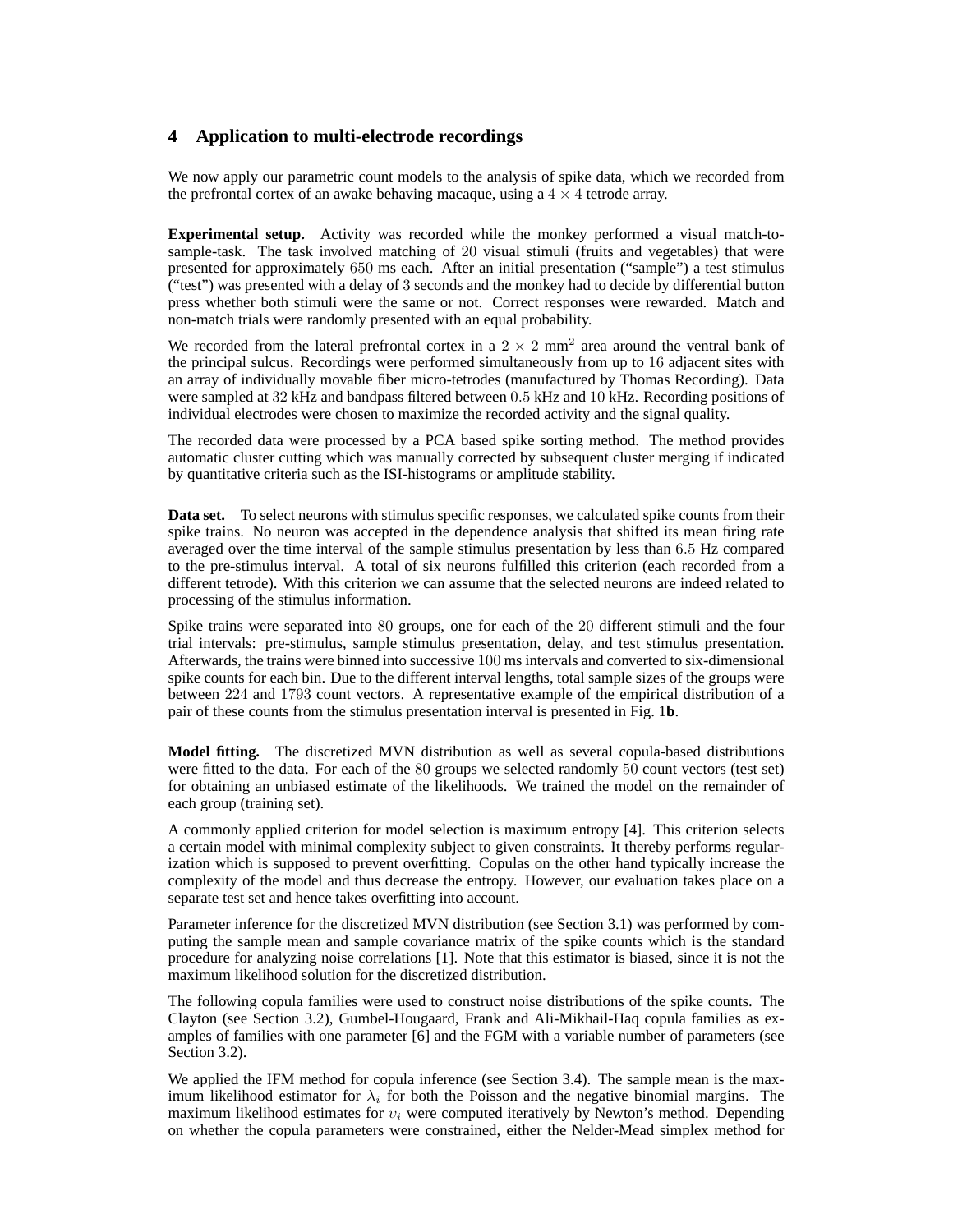

Figure 2: Evaluation of the IFM estimates on the test set and estimated mutual information. (**a**): Log likelihoods for the discrete multivariate normal distribution, the best fitting copula-based model with Poisson margins, and the best fitting copula-based model with negative binomial margins averaged over the 20 different stimuli. (**b**): Difference between the log likelihood of the model with independent counts and negative binomial margins ("ind. model") and the log likelihoods of different copula-based models with negative binomial margins averaged over the 20 different stimuli. (**c**): Mutual information between stimuli and responses for the Clayton-based model with negative binomial margins. (**d**): Normalized difference between the mutual information for the Clayton-based model with negative binomial margins and the corresponding "ind. model".

unconstrained nonlinear optimization or the line-search algorithm for constrained nonlinear optimization was applied to estimate the copula parameters.

**Results for different distributions.** Fig. 2 shows the evaluation of the IFM estimates on the test set. The likelihood for the copula-based models is significantly larger than for the discrete MVN model (p =  $2 \cdot 10^{-14}$ , paired-sample Student's t test over stimuli). Moreover, the likelihood for the negative binomial margins is even larger than that for the Poisson margins ( $p = 0.0003$ ).

We estimated the impact of neglecting higher order interactions on the fit by using different numbers of parameters for the FGM copula. For the 2<sup>nd</sup> order model we set all but the first  $\binom{d}{2}$  parameters to zero, therefore leaving only parameters for pairwise interactions. In contrast, for the  $3<sup>rd</sup>$  order model we set all but the first  $\binom{d}{2} + \binom{d}{3}$  parameters to zero.

We computed the difference between the likelihood of the model with dependence and the corresponding model with independence between its counts. Fig. 2**b** shows this difference for several copulas and negative binomial margins evaluated on the test set. The model based on the Clayton copula family provides the best fit. The fit is significantly better than for the second best fitting copula family ( $p = 0.0014$ ). In spite of having more parameters, the FGM copulas perform worse. However, the FGM model with third order interactions fits the data significantly better than the model that includes only pairwise interactions ( $p = 0.0437$ ).

**Copula coding analysis.** Fig. 2**c** shows the Monte Carlo estimate of the mutual information based on the Clayton-based model with negative binomial margins and IFM parameters determined on the training set for each of the intervals. For the test stimulus interval, the estimation was performed twice: for the previously presented sample stimulus and for the test stimulus. The Monte Carlo method was terminated when the standard error was below  $5 \cdot 10^{-4}$ . The mutual information is higher during the stimulus presentation intervals than during the delay interval.